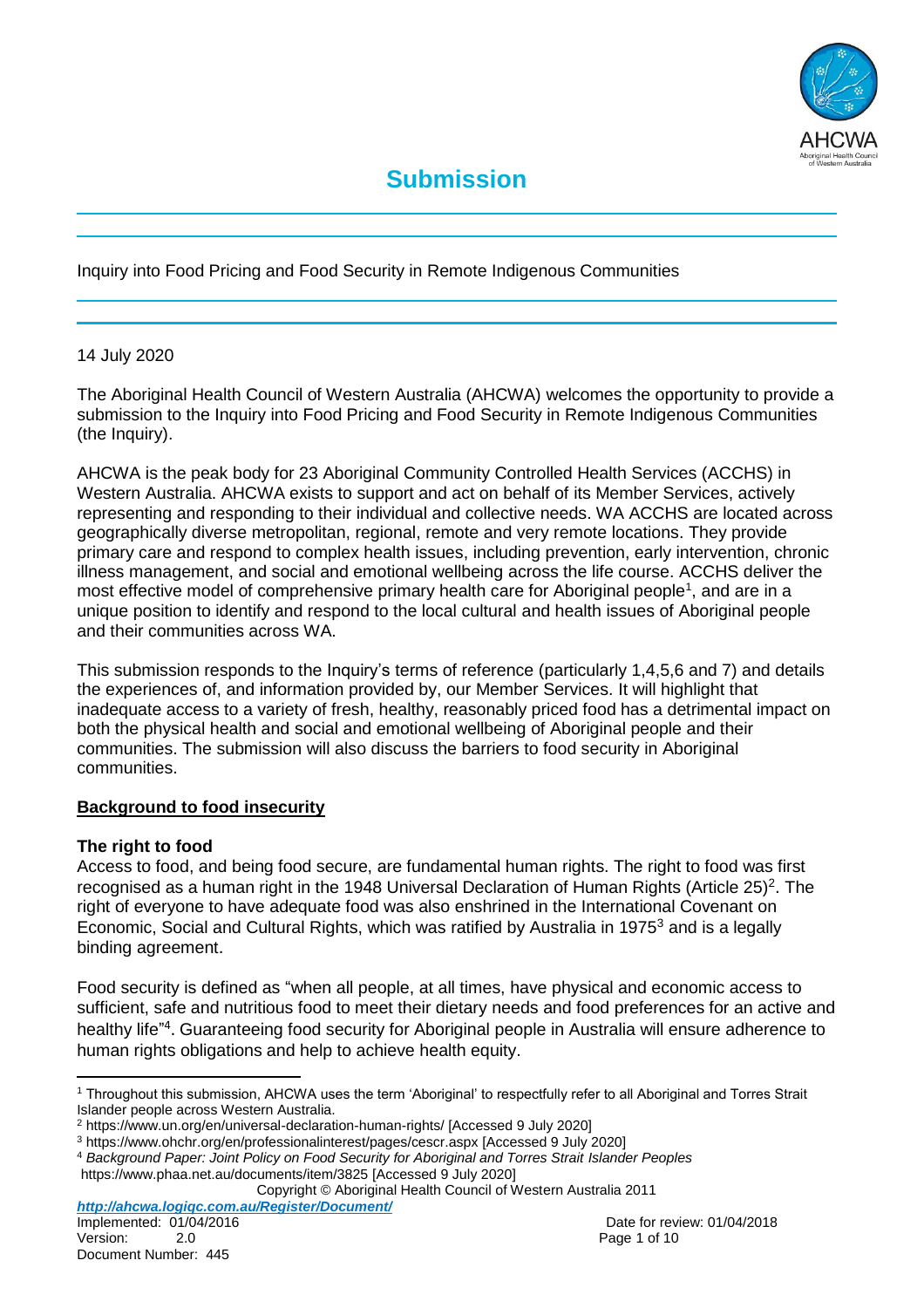

However, many Aboriginal people in Australia, especially those living in regional and remote areas, do not have physical or economic access to sufficient and nutritious food to meet their dietary needs and consequently are food insecure. The most recent Australian Bureau of Statistics figures reported that 31% of Aboriginal people living in remote communities experienced food insecurity<sup>5</sup>,

Food insecurity can refer to: having insufficient food; running out of food and being unable to afford to purchase more food; eating a poor diet due to limited food options; anxiety in relation to acquiring food; or having to rely on food relief $^6$ . As such, food security consists of four components $^7$ :

- $\bullet$  Food availability the supply of food within a community, including the availability of food within the store, along with the price, quality and variety of food available;
- Food access the ability to acquire nutritious, affordable and culturally secure food;
- Food utilisation having the appropriate knowledge of nutrition along with access to appropriate infrastructure to enable the safe storage and preparation of food; and
- Food stability consistency of food available and can be impacted by adverse weather conditions, income and unemployment.

In order to be food secure, all four of these components must be met.

This submission will show that there are complex barriers to food security in remote communities in Australia that need addressing to ensure equitable access to food.

## **Impact of food insecurity on health**

Food insecurity is an important social determinant of health and is a major contributing factor to chronic disease and illness, impacting on both physical health and Social and Emotional Wellbeing (SEWB). Despite Australia having a plentiful supply of food and exporting 60% of food to overseas markets<sup>8</sup>, food insecurity is prevalent throughout the country, particularly in remote Aboriginal communities.

The high cost of transport to remote communities and lack of food storage and preparation infrastructure contribute to problems with affordability and reliability of food supply; issues which will be detailed later in this submission. Further, the price of healthy foods (such as fresh fruit and vegetables) can be 30% higher in remote communities than in cities and has significant impacts on health<sup>9</sup>.

There are major health inequities between Aboriginal and non-Aboriginal people in Australia, especially in diet related preventable diseases, quality of life, community wellbeing and life expectancy<sup>10</sup>. Food insecurity has adverse health and social effects from early childhood and through all life stages. Research has found that approximately 10% of the burden of disease for Aboriginal people is caused by preventable dietary factors and that five of the seven leading contributors to the health gap between Aboriginal and non-Aboriginal people relates to diet –

13~Main%20Features~Food%20Security~36 [Accessed 9 July 2020]

<sup>7</sup> <http://www.fao.org/3/a-al936e.pdf> [Accessed 9 July 2020]

l <sup>5</sup> https://www.abs.gov.au/ausstats/abs@.nsf/Lookup/by%20Subject/4727.0.55.005~2012-

<sup>6</sup> Browne et al (2009) Acting on food insecurity in urban Aboriginal and Torres Strait Islander communities: Policy and practice interventions to improve local access and supply of nutritious food

<sup>8</sup> National Rural Health Alliance: Food Security – a virtual conversation

<sup>&</sup>lt;sup>9</sup>Climate Council of Australia 2015, Feeding a hungry nation: Climate change, food and farming in Australia, available from: https://www.climatecouncil.org.au/uploads/7579c324216d1e76e8a50095aac45d66.pdf. [Accessed 9 July 2020] <sup>10</sup> Lee A, Ride K (2018) Review of nutrition among Aboriginal and Torres Strait Islander people in *Australian Indigenous Health Bulletin* 18(1); Lee, et al (2015) Nutrition in remote Aboriginal communities: lessons from Mai Wiru and the Anangu Pitjantjatjara Yankunytjatjara Lands in *Indigenous Health* 40(1)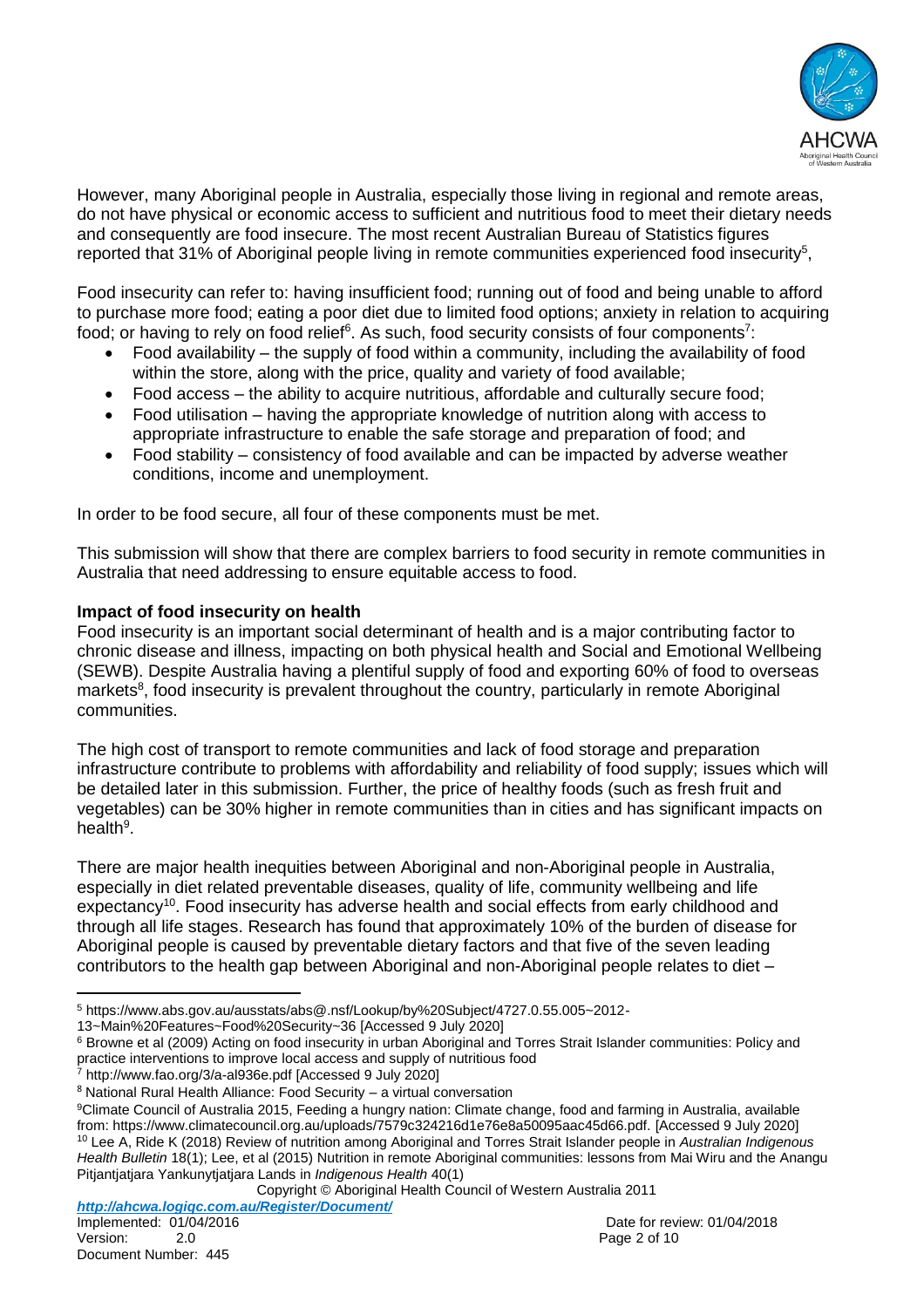

obesity, high blood cholesterol, alcohol, high blood pressure and low fruit and vegetable consumption are related to food insecurity<sup>11</sup>. Poor diet and food insecurity also impacts negatively on the rate of type 2 diabetes, renal disease, cardiovascular disease and poor dental care<sup>12</sup>.

Health issues from poor diet and food insecurity are exacerbated by a range of other factors experienced in remote Aboriginal communities such as socio-economic disadvantage, food availability and geographical, environmental, historical and social factors, which will be discussed within this submission.

WA ACCHS are on the frontline supporting families and communities and responding to issues caused by an unhealthy diet and food insecurity, including the impacts on child development and chronic diseases. ACCHS particularly focus on prevention and early intervention to ensure best outcomes for community members. Effective outcomes for Aboriginal communities must ensure partnerships and locally based solutions, along with community control, to ensure specific community circumstances and needs are considered.

## **Barriers to food access in remote communities:**

As the Committee has highlighted through this Inquiry, there continues to be a number of barriers to addressing food security in remote Aboriginal communities. These barriers cannot be understood as distinct from each other as they are interconnected, overlap and influence each other.

The underlying causes of food insecurity in Aboriginal communities include factors such as: high food costs; food availability; geographical location; transportation and freight; challenges for community stores; inadequate housing and infrastructure; weather events; low income and nutrition knowledge; and, more recently, COVID-19.

COVID-19 has been included as a specific barrier in this submission as it has compounded and highlighted issues facing Aboriginal communities, but it must be noted these barriers existed before the pandemic. For example, the prices of essential food items in remote and regional communities has been a concern for some time.

# **High food costs**

One of the biggest barriers to achieving food security in remote communities is the cost of food in remote areas. AHCWA's Member Services, particularly in the Kimberley area, consistently express dissatisfaction with the cost of food in remote communities and explained that this is an ongoing, major issue.

Surveys have found that healthy food baskets cost about 20-49% more in remote areas than in major cities, and that the cost of food rises faster than the Consumer Price Index (CPI) for Australia<sup>13</sup>. Although the cost of food is higher in rural areas more generally, the cost of food in Aboriginal rural and remote communities is consistently higher than in other remote areas<sup>14</sup>.

 $11$  IBID

l

<sup>12</sup> Department of Health *My Life My Lead - Opportunities for strengthening approaches to the social determinants and cultural determinants of Indigenous health: Report on the national consultations* (2017).

<sup>13</sup> Pope, A *Submission on Performance Audit of Food Security in Remote Indigenous Communities* (2014)

<sup>14</sup> National Public Health Partnership. (2001). *National Aboriginal and Torres Strait Islander Nutrition Strategy and Action Plan 2000-2010 and first phase activities 2000-2003*. Canberra: National Public Health Partnership.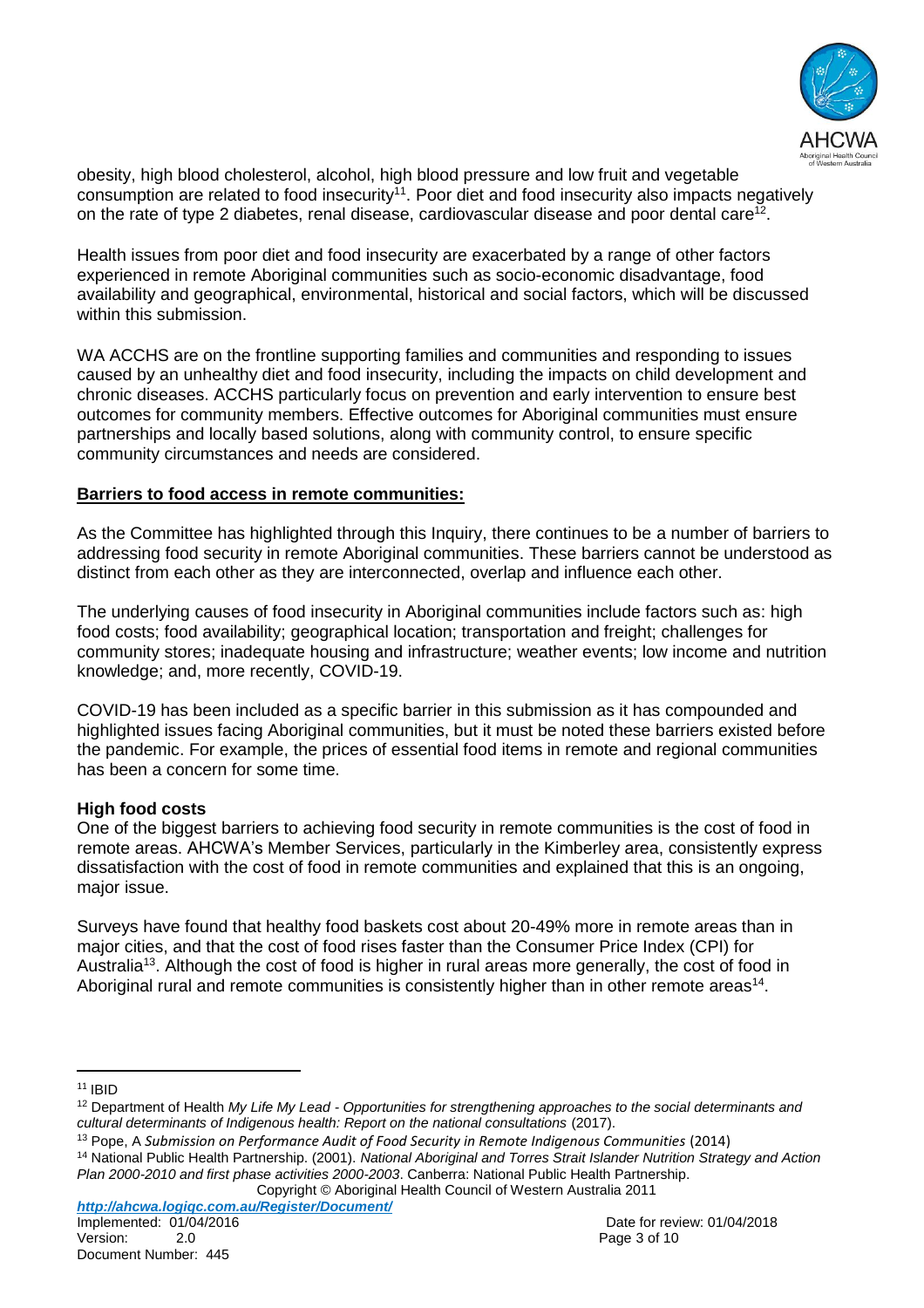

There are also fewer opportunities to purchase foods at discounted prices in remote areas. In addition to this, unhealthy food is more likely to be cheaper than nutrient dense foods, such as fruit and vegetables.

Research has found that median income levels are less in remote areas, yet the cost of food is higher in remote locations than in metropolitan areas<sup>15</sup>. Given that many people living remotely are likely to earn less than their metropolitan counterparts, there is a likelihood that people will consume goods that are available at a lower cost, relative to their income. Further, in some Aboriginal communities, it has been estimated that 34-80% of the family income is required to purchase healthy diets; this is compared to 30% for the lowest income families more generally, and 14% for the average Australian family<sup>16</sup>.

## **Food availability**

Food availability in regional and remote areas of WA can be limited and inconsistent. This is influenced by geographical location and distance from depots. Availability can also be impacted by disrupted food deliveries due to extreme weather events such as flooding<sup>17</sup>. Further, there is often limited stock in stores due to small economies of scale in remote communities. This impacts particularly on perishable food items which can be in short supply, of poor quality and high  $cost^{18}$ . Cultural events, such as funerals, which can cause remote community populations to increase significantly, can also add pressure to stores that may already have low stock<sup>19</sup>.

### **Geographical location**

Geographical location influences the supply and cost of food. As mentioned previously, the cost of nutritious food is more expensive and less available in remote areas than metropolitan areas. Food transport can be irregular and goods travelling long distances can arrive poorer in quality or spoiled. Inefficiencies also occur when produce grown in rural areas are sent to city depots before being sent back to the area of origin for sale<sup>20</sup>.

### **Transportation and freight**

The need for affordable, effective transport is repeatedly highlighted as a key area for improvement by AHCWA's Member Services. The main challenge is to deliver perishable food in a timely manner. One Kimberley ACCHS reported that one of the supply trucks to community arrived with spoiled food, as the refrigeration unit failed. As a result, the contents were dropped straight into the rubbish tip. Other items ordered by the store were also not delivered.

Logistical challenges increase with distance and sparse populations. This may result in fresh food not being available in communities. Transportation issues, such as the frequency of delivery, distance of travel, problems with refrigeration and variable road conditions impact greatly on food availability and quality. Communities are often long distances from the usual freight corridors and roads may be cut off, especially in the wet season. Transport to remote locations can also be inordinately expensive with the cost passed to the consumer. In their study into food security in WA,

l

Copyright © Aboriginal Health Council of Western Australia 2011

*http://ahcwa.logiqc.com.au/Register/Document/*

<sup>&</sup>lt;sup>15</sup> Lee A, Ride K (2018) Review of nutrition among Aboriginal and Torres Strait Islander people. Australian Indigenous Health Bulletin 18(1)

<sup>16</sup> IBID

<sup>&</sup>lt;sup>17</sup> Godrich, S.L et al (2017) 'What are the determinants of food security among regional and remote Western Australian children?' in *Australian and New Zealand Journal of Public Health* 41(2): 172-177

<sup>&</sup>lt;sup>18</sup> National Public Health Partnership. (2001). National Aboriginal and Torres Strait Islander Nutrition Strategy and Action Plan 2000-2010 and first phase activities 2000-2003. Canberra: National Public Health Partnership.

<sup>19</sup> WACOSS *WA Food Relief report - Ensure safe, nutritious and affordable food for remote Aboriginal community stores and regional Aboriginal funerals* (2019)

<sup>&</sup>lt;sup>20</sup> Godrich, S.L et al (2017) 'What are the determinants of food security among regional and remote Western Australian children?' in *Australian and New Zealand Journal of Public Health* 41(2): 172-177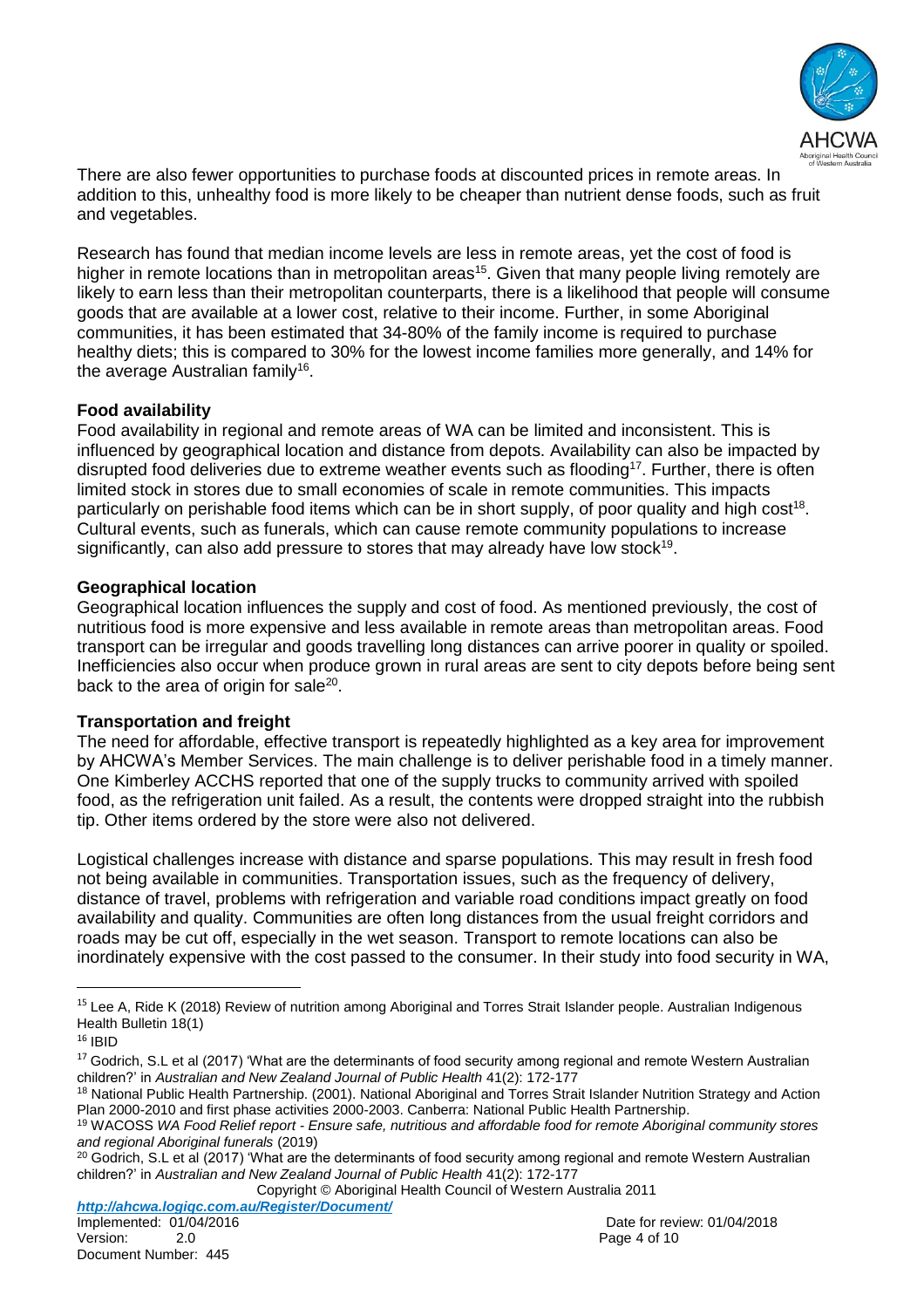

Pollard et al (2014) reported that "the limited variety of food available [in the community stores] was due to high transport costs with... an order of A\$2500 worth of food costing A\$2000 to transport, which is a ridiculous price'"<sup>21</sup>.

Transport issues therefore impact on the availability, cost and quality of food in Aboriginal communities and cannot be addressed in isolation from other factors $^{22}$ .

The government should subsidise transport and freight to remote Aboriginal communities to counteract the 'knock on' effect of increased costs of food caused by the high cost of transport. This should be provided to the communities and stores rather than freight companies to ensure that savings are passed directly to the community. The risk of giving subsidies directly to freight companies is they may not pass the discount on to community.

### **Challenges for community stores**

Remote community stores are crucial in improving health outcomes for Aboriginal communities. For most people in communities, the community store is their major source of food, drinks and general provisions. Community stores are usually small businesses working in challenging environments with limited purchasing power to negotiate discounts from suppliers. They also have to: manage staff costs; geographical distance from depots; delivery of damaged stock; unpredictable weather; inadequate infrastructure in both the store and community; high freight costs; and, the wholesale cost of food. These factors can have a knock on impact to the community, which may lead to expensive or poor quality food.

The majority of community stores in WA are owned, managed and operated by the relevant community without government funding or subsidies, and rely on the community for business. The stores are often the main source of employment for, and contribute financially to, communities.

Given that the stores are often the only source of food for communities, they are critical in ensuring food security and provide an essential social service and focal point for the community<sup>23</sup>.

In some communities, customers are also shareholders in their community store, therefore, there is the unique challenge of setting product prices that will cover costs but also be affordable for customers to purchase the items. Fresh food and water are sold at minimal margins which covers the purchase cost and freight only.

Community stores also manage infrastructure issues, such as lack of running water, power outages, failed refrigeration, inadequate storage facilities and expensive maintenance<sup>24</sup>. This contributes to wasted stock and higher store overheads.

Due to many of the issues already mentioned, healthy items such as fruit and vegetables are less available or more expensive in community stores than urban areas. This is the case in the Ngaanyatjarra lands with healthy food being costly or unavailable. Available food is often old, nutrient poor, highly processed or contains large amounts of sugar<sup>25</sup>. As a consequence, nonperishable items such as tuna, spam and other canned goods are a more financially viable

Copyright © Aboriginal Health Council of Western Australia 2011

*http://ahcwa.logiqc.com.au/Register/Document/*

l <sup>21</sup> Pollard et al (2014) Understanding food security issues in remote Western Australian Indigenous communities in *Health Promotion Journal of Australia* 25:83-89

<sup>22</sup> IBID

<sup>23</sup> IBID

<sup>24</sup> IBID

<sup>25</sup>Austin, L *Ngaanyatjarra Lands and Service Visit* (2018)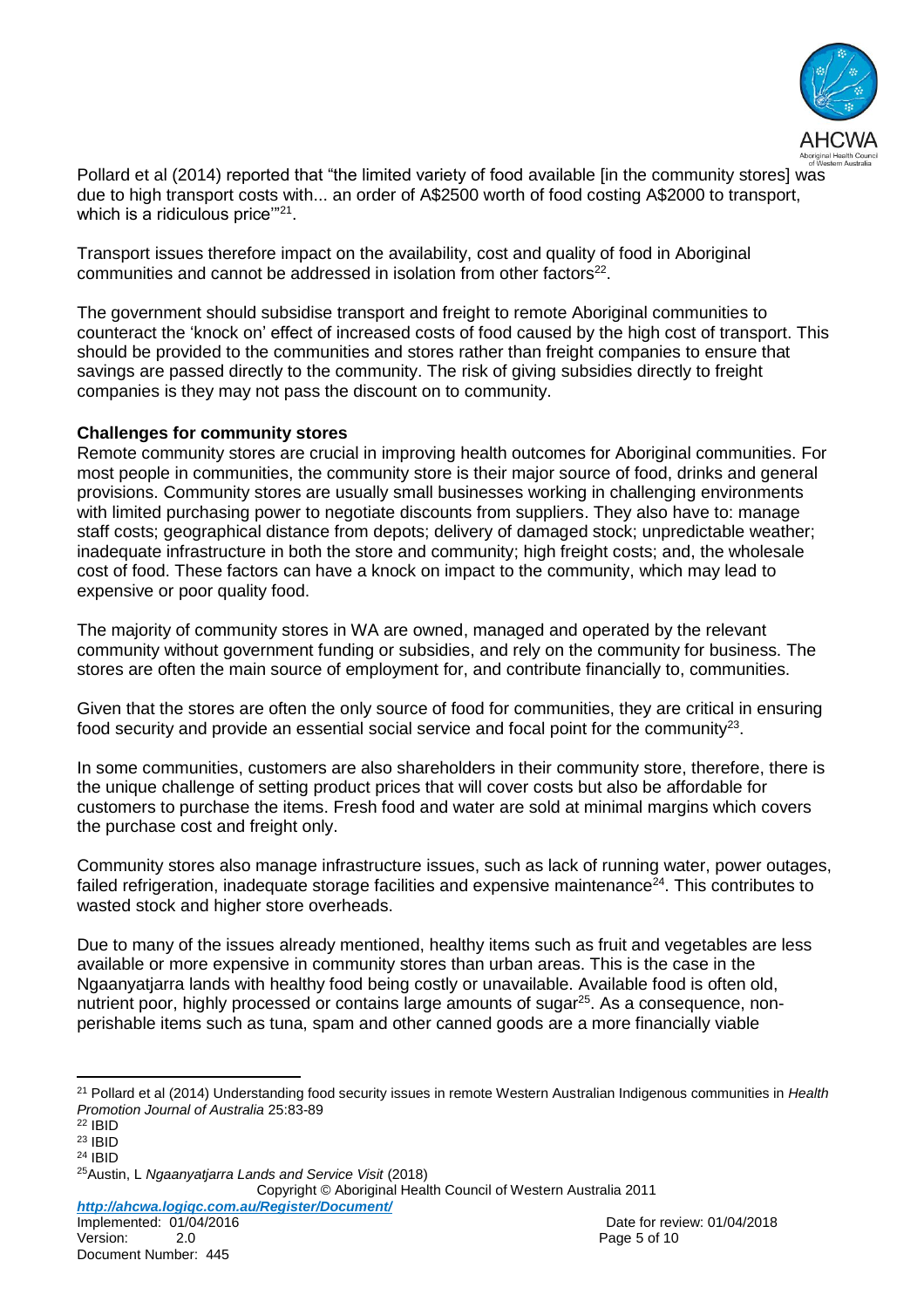

alternative. AHCWA's Member Services in the Kimberley also report that access to quality fresh produce at an affordable price is limited.

Ensuring that stores remain viable should be a key focus for governments. Without access to community stores people will be required to travel large distances, placing strain on household resources, access to food, and transport equipment. Government support is required for community stores that are locally owned, thereby investing back into communities. Further, governments should agree to develop and support remote Aboriginal community stores as essential community services. This would involve training staff, providing subsidies and working with the retail sector to ensure prices are competitive.

Health interventions are more impactful when there is local support. Educating communities to make healthy food choices is essential to changing consumer attitudes and behaviour. Stores can encourage this by considering purchase and product placement, with discretionary foods placed at the back of the shop.

## **Community Operational Costs**

The high cost of community overheads is described as a key barrier to food security. The running of remote Aboriginal communities incurs ongoing expenses in relation to infrastructure and maintenance. However, communities do not receive sufficient funding to adequately cover overheads and other necessary expenses. As a result, there are sometimes cost surges in community stores to bridge the gaps. Increased operational funding from the government would remove the incentive to charge more for food.

### **Inadequate housing and infrastructure**

Poor environmental infrastructure in communities is a barrier to food security. Addressing overcrowding, along with the provision of well designed, constructed and maintained houses is necessary to ensure the safe storage and preparation of food. Research has found that only 6% of houses in Aboriginal communities have suitable equipment to store, prepare and cook food<sup>26</sup>. Inadequate and inappropriate hardware also encourages a reliance on unhealthy and nutritionally poor food.

The Australian Institute of Health and Welfare (AIHW) analysis of the 2012-13 AATSIHS reports that 15 per cent of Aboriginal households reported living in a dwelling that was missing at least one working facility such as a fridge or cooking facility, toilet, bath or shower<sup>27</sup>. Providing adequate access to water for drinking, washing, safe sewage and safe preparation of food is also essential to ensure good health.

Access to consistent power is also required for storage and preparation of healthy foods, however, in some communities, including the Ngaanyatjarra lands, home electricity is pre-paid via a voucher purchased at the community store. This prevents community residents from having continual access to electricity that is needed for refrigeration, safe storage of food, safe preparation of food and ensuring working appliances.

### **Weather events**

Changing weather patterns resulting in extreme heat, drought and poor soil for agriculture, may influence the cost and yield of crops in Australia, disrupt the food supply and increase the risk of

Copyright © Aboriginal Health Council of Western Australia 2011 *http://ahcwa.logiqc.com.au/Register/Document/*

l <sup>26</sup> Lee A, Ride K (2018) Review of nutrition among Aboriginal and Torres Strait Islander people. Australian Indigenous Health Bulletin 18(1) <sup>27</sup> IBID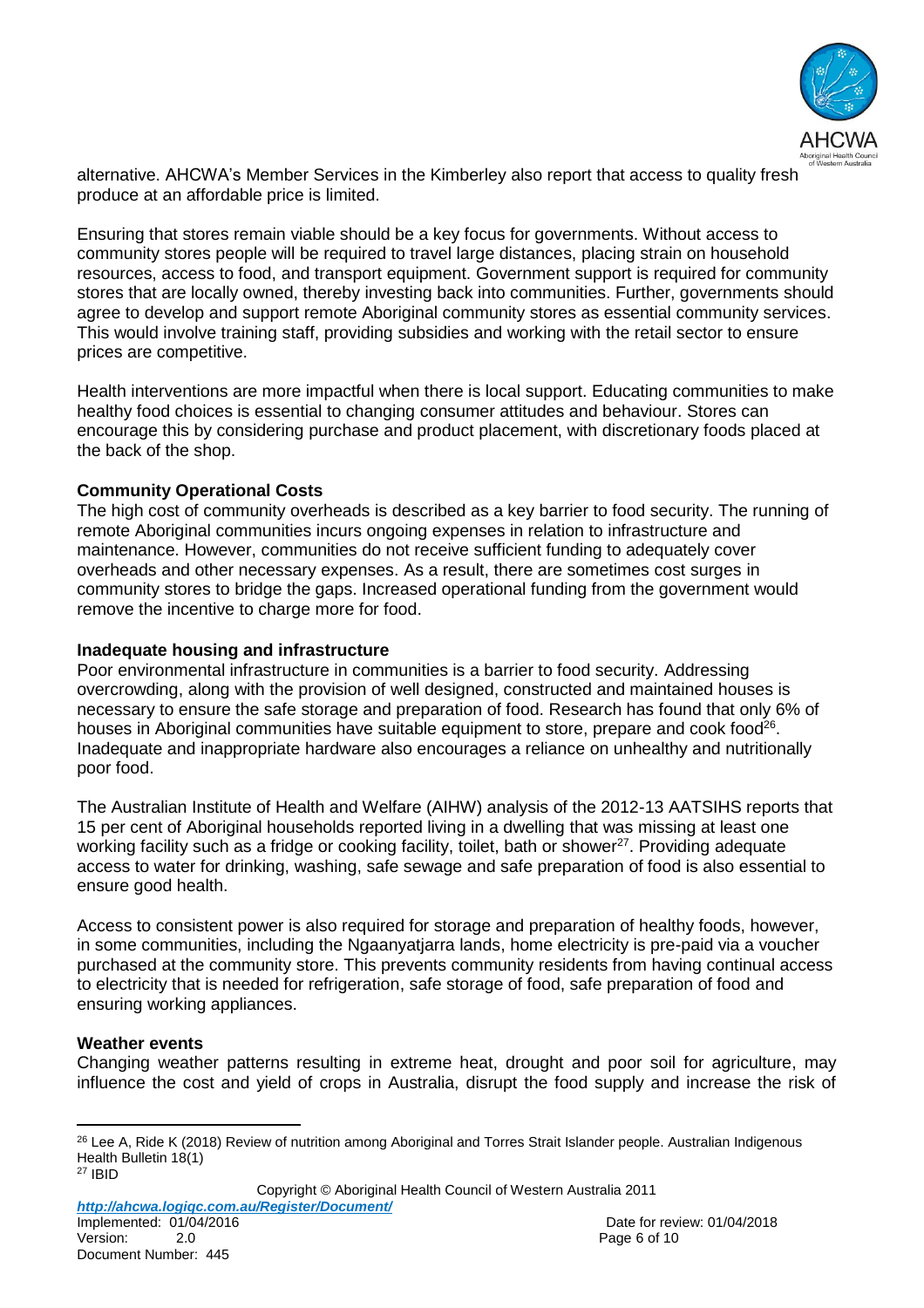

foodborne infections such as bacterial gastroenteritis. Food prices and food distribution systems can be disrupted by extreme weather events and the changing climate. There is also increasing competition for land and water for purposes other than food production (biofuels, carbon storage, conservation, settlements and industry), placing extra demand on food production $^{28}$ .

One of AHCWA's Member Services in the Kimberley stated that food security issues increase during weather events such as cyclones. Seasonal variations also affect food supply with roads closed for long periods throughout the wet season. The impacts of climate change are an additional factor that can influence transportation infrastructure and supply lines, further impacting food security.

# **Low income and nutrition knowledge**

Aboriginal people in remote areas are more likely to have a low income and be unemployed compared to those in non-remote areas<sup>29</sup>. As a result, food choices are often steered by financial limitations rather than nutrition<sup>30</sup>. For Aboriginal people on low incomes, AHCWA's Member Services are concerned that not all people and communities have equal access to food agencies or emergency relief. However, reliance on food relief is also not ideal<sup>31</sup> as it has the potential to remove autonomy and disempower communities. Long-term solutions are required to address the issues that inhibit access to food.

Research shows that food literacy is limited in lower socio-economic groups, particularly in regional and remote areas<sup>32</sup>. Nutrition education and empowerment to practically apply these learnings is essential for food security.

### **COVID-19**

The COVID-19 pandemic has compounded the already existing issues of food security in remote Aboriginal communities and highlighted the vulnerability of food access in these communities. Since the beginning of the pandemic, there has been ongoing reports of food supply shortages affecting household food security across Australia, with Aboriginal communities further impacted by this. An increased cost of food staples has accompanied food shortages, creating additional concerns amongst remote Aboriginal communities.

Some of the particular issues highlighted by AHCWA's Member Services are detailed below:

- There was extra demand on community supplies as many people moved out of bigger towns to return to Country in remote communities. Overcrowding in these communities rose by 150% and there was a lack of supply for basics such as flour, pasta, eggs, cleaning products and meat. Panic buying in Perth also had a knock on impact for communities, with limited availability and increased cost of food and other goods; supply to remote communities in the Kimberley was particularly slow;
- Prices increased in small community stores as some items were purchased through other outlets rather than wholesale suppliers. Wholesale suppliers also increased the price of products and there were less 'everyday' specials at bigger supermarkets. One remote community in the Kimberley reported a 50% increase in the price of chicken and a 10%

Copyright © Aboriginal Health Council of Western Australia 2011 *http://ahcwa.logiqc.com.au/Register/Document/*

 $\overline{a}$ <sup>28</sup> Climate Council of Australia 2015, Feeding a hungry nation: Climate change, food and farming in Australia, available from[: https://www.climatecouncil.org.au/uploads/7579c324216d1e76e8a50095aac45d66.pdf](https://www.climatecouncil.org.au/uploads/7579c324216d1e76e8a50095aac45d66.pdf) [Accessed 9 July 2020] <sup>29</sup> Lee A, Ride K (2018) Review of nutrition among Aboriginal and Torres Strait Islander people. Australian Indigenous Health Bulletin 18(1)

<sup>30</sup> Browne, J et al. *Acting on food insecurity in urban Aboriginal and Torres Strait Islander communities: Policy and practice interventions to improve local access and supply of nutritious food* (2009)

 $31$  Lee A, Ride K (2018) Review of nutrition among Aboriginal and Torres Strait Islander people. Australian Indigenous Health Bulletin 18(1)

 $32$  Godrich, S.L et al (2017) 'What are the determinants of food security among regional and remote Western Australian children?' in *Australian and New Zealand Journal of Public Health* 41(2): 172-177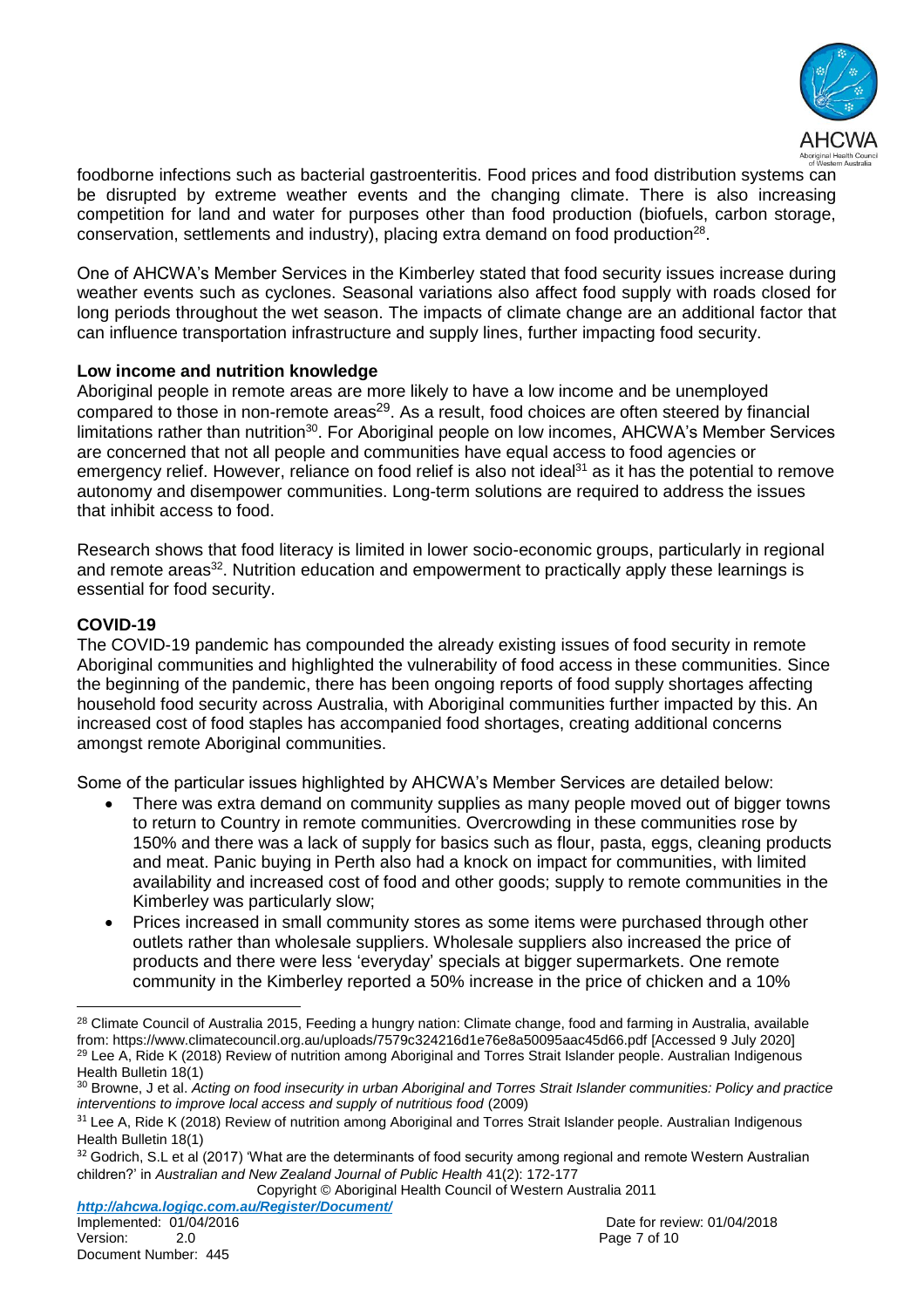

increase in the price of beef, lamb, and pork. In some instances, wholesale suppliers did not fill the requested orders for community stores.

- People living in remote communities who would normally travel to the bigger towns to do their fortnightly shopping found it difficult to maintain food supplies due to the restrictions applied on essential items such as spaghetti and tinned tomatoes, chicken, milk, rice, toilet paper, flour, pasta, soap, disinfectant and hand sanitisers;
- Many residents were required to leave their community to go to other communities or bigger towns to get food, with households and community members finding it difficult to social distance when leaving their local area for supplies;

## **Recommendations**

To ensure healthy and sustainable rural and remote communities, the social determinants of health including food security must be addressed. In considering options for addressing food security the government needs to consider the inter connection of key human rights issues including housing, affordable transportation, education, employment and training, as well as food.

Although concerns around poor nutrition and associated poor health outcomes are identified and vocalised throughout the health sector, health professionals do not have the power to lead sustainable change in isolation. Ensuring food security requires a multi-pronged approach from a variety of different angles. Strategies need to address food supply availability, affordability and accessibility, along with increasing community demand for healthy foods.

To do this there must be sustained, genuine and meaningful partnerships with ACCHS and other Aboriginal Community Controlled Organisations (ACCOs), collaboration with communities, stores and wholesale suppliers to ensure sustainable approaches to food supplies, and sustainable funding from government to ensure communities can access food at affordable prices.

### **Partnership and Consultation**

Document Number: 445

 $\overline{a}$ 

AHCWA's Member ACCHS operate at a local level in communities across WA and are well placed to work with their communities and governments to ensure remote Aboriginal communities have equitable access to food and are food secure.

They currently work to support families and communities, and respond in a culturally appropriate and holistic way to issues caused by an unhealthy diet and chronic illness. Working in partnership with ACCHS would encourage a preventative approach to the issues caused by food security. Research shows that community directed programs addressing food supply and demand issues could influence consumption patterns and address risk factors for chronic diseases $^{33}$ .

Any policies, programs or interventions must be developed with Aboriginal people in a way that strengthens and emphasises culture and health and wellbeing, taking into consideration community and geographical differences. Partnership and consultation ensures that Aboriginal people have a voice at the table, AHCWA's Member Services have consistently expressed concern that funding bypasses ACCHS and is provided to mainstream services instead. As a result, there is the potential that funding may not be distributed to services working on the ground in communities.

Working in partnership with community stores to create viable social enterprises is also key. This is the model used for ALPA in the Northern Territory. They reinvest back into the community in terms

<sup>33</sup> Browne et al (2009) *Acting on food insecurity in urban Aboriginal and Torres Strait Islander communities: Policy and practice interventions to improve local access and supply of nutritious food* (2009)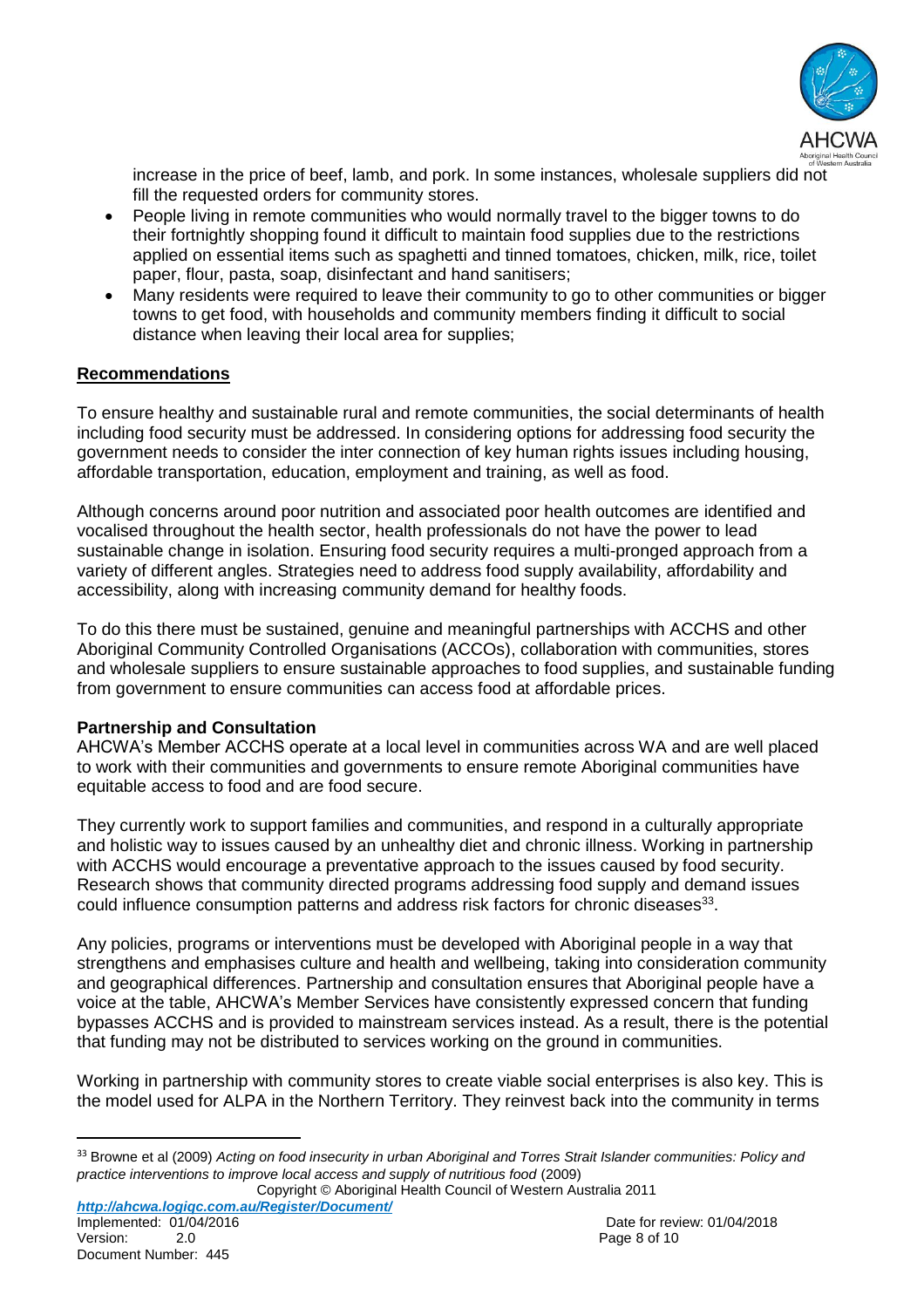

of health, education and cultural activities<sup>34</sup>. Their strategy is to improve affordability, support healthy choices and increase awareness and understanding of health and nutrition.

As nutrition and food security play a key role in improving health outcomes within the Aboriginal community, there is a need for an experienced nutrition and health promotion workforce orientated towards prevention activities. The establishment of partnerships and active engagement with ACCHS would ensure that there is a focus on early intervention and prevention.

### **Subsidies**

Large supermarket chains and suppliers should identify opportunities to work with community stores to support the affordability and supply of food to remote Aboriginal communities. Greater coordination is also needed to ensure there is reliable delivery of food to remote communities. To achieve this AHCWA's Member Services recommend subsidising communities to meet the high costs of freight and transportation to ensure these costs are not passed to the consumer.

Consideration should also be given to offsetting the high operational costs of stores and communities by providing subsidies for maintenance, infrastructure and hardware.

There is also the potential to subsidise healthier foods to ensure these options are cheaper than unhealthy alternatives.

#### **Community gardens**

Support is needed for local communities to develop alternative food access strategies. Locally led initiatives help to build community food resilience and insulate the community from food security when deliveries are unavailable.

Community garden initiatives are one option for addressing food security as they provide the dual benefit of providing meaningful employment and upskilling opportunities for Aboriginal community members, while ensuring food is consistently available. This, however, does require resourcing and funding support to provide access to equipment and training. Remote community gardens are recognised for their potential to improve options for healthy eating by increasing fruit and vegetable availability and consumption through local production.

One successful model of sustainable food production is delivered by the Midwest Employment and Economic Development Aboriginal Corporation (MEEDAC) Community Gardens Project in Dongara and Mullewa. It is an innovative example of Aboriginal people living and thriving on country.

A report conducted by AHCWA in the Ngaanyatjarra lands also recommended the development of a community led garden<sup>35</sup>.

#### **Access to traditional food**

Cultural recognition of food, connection to land and traditional values contributes to the physical, spiritual and emotional health of Aboriginal people. Access to traditional food is a key component of Aboriginal health that has been disrupted since the arrival of Europeans in Australia. The historical dispossession of land, territories, waterways and resources from Aboriginal people has affected traditional economies, inhibiting Aboriginal people from following a traditional diet. Prior to colonisation, the diets of Aboriginal people were omnivorous and consisted of fresh plant and animal

<sup>35</sup> Austin, L *Ngaanyatjarra Lands and Service Visit* (2018)

Copyright © Aboriginal Health Council of Western Australia 2011

*http://ahcwa.logiqc.com.au/Register/Document/* Version: 2.0 Page 9 of 10

 $\overline{a}$  $34$  National Rural Health Alliance: Food Security – a virtual conversation